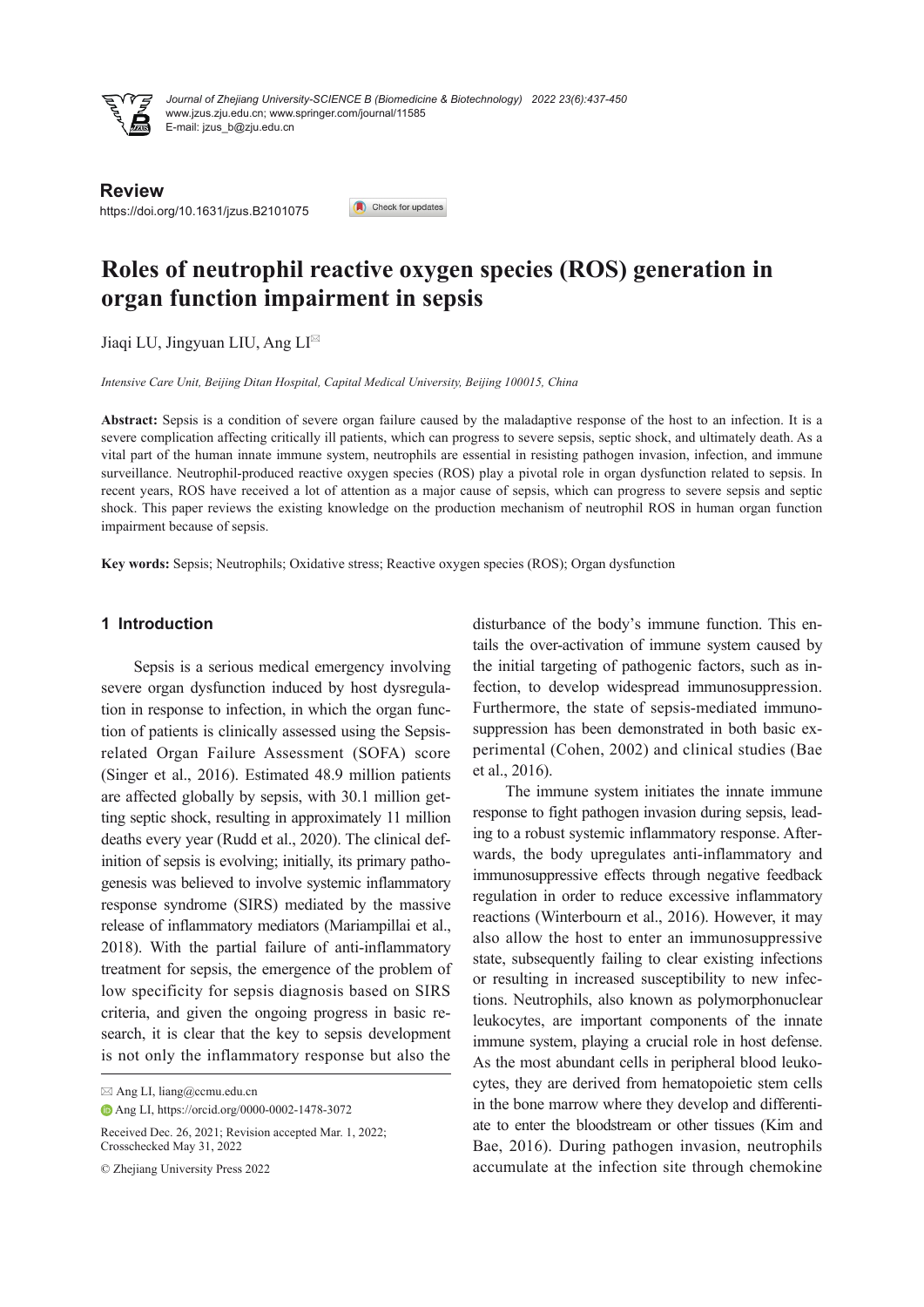signaling to kill the pathogen via phagocytosis, de‐ granulation, and other means (Thieblemont et al., 2016). During this process, a rapid and massive release of reactive oxygen species (ROS) is accompanied by a surge in oxygen consumption, known as respiratory burst, catalyzed by nicotinamide adenine dinucleotide phosphate (NADPH) oxidase (NOX) (McCracken and Allen, 2014). NOX is an important class of enzymes that generate  $O_2^-$  by passing electrons from NADPH to molecular oxygen, producing a range of ROS. ROS are also generated in the mitochondria from the partial oxygen reduction to form superoxide (Li F et al., 2016). In addition, macrophages produce elevated levels of mitochondrial ROS in an NOXindependent fashion (Mills et al., 2016).

Oxidative stress is defined as a state of increased ROS production and/or a decline in the body's ability to scavenge ROS because of alterations in various or‐ ganic body environments. Numerous studies have es‐ tablished a link between ROS and the occurrence and development of organ function impairment in sepsis (Landskron et al., 2014). Exogenous ROS are primarily produced when cells are stimulated by physical, chemical, or biological stimuli, as opposed to the intra‐ cellular source of ROS, which is the regular physio‐ logical metabolism of cells (Rea et al., 2018). Under stress conditions during sepsis, the body can immedi‐ ately mobilize many neutrophils into the bloodstream and migrate to specific infection sites to become the

first effector cells to reach these sites. Neutrophils can produce ROS and multiple cytokines during sepsis, which participate in bacterial death and disease pro‐ gression (Landskron et al., 2014). ROS in turn can oxi‐ dize DNA, proteins, lipids, and carbohydrates, among others, thereby regulating multiple redox-mediated pathological processes (Jaganjac et al., 2016).

Given the links between neutrophil activation, ROS generation and the development of organ dys‐ function during sepsis, the significance of the mechanism of neutrophil ROS in the innate immune response to sepsis has been increasingly highlighted. This re‐ view aims to summarize the appropriate mechanisms of neutrophil ROS in sepsis organ function impair‐ ment, and hopefully shed new light on the occurrence and development of disruptive organ dysfunction dur‐ ing sepsis (Fig. 1).

## **2 Organ function impairment in sepsis**

#### **2.1 Role of ROS in brain injury in sepsis**

Increasing evidence has recently highlighted that the poor prognosis of sepsis is closely related to ROS released by neutrophils. Sepsis, which results from dysregulated host response to infection, usually causes acute injury to the central nervous system, triggering sepsis-associated encephalopathy. Septic encephalopathy is usually a transient, reversible brain dysfunction



**Fig. 1 Roles of ROS in organ dysfunction in sepsis. ROS: reactive oxygen species; NETs: neutrophil extracellular traps; SOD: superoxide dismutase; NADPH: nicotinamide adenine dinucleotide phosphate.**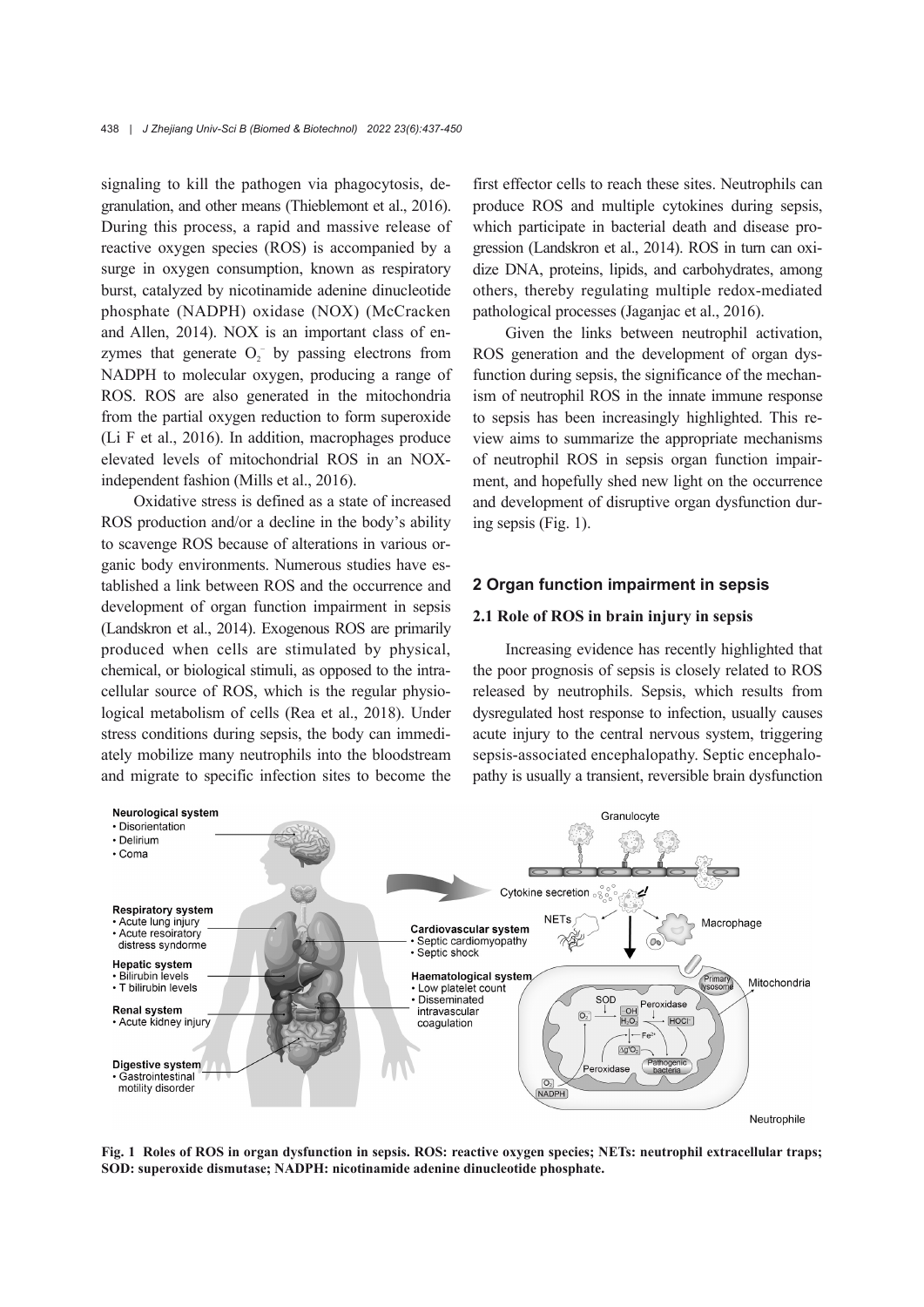affecting 30% to 70% of sepsis patients (Eidelman et al., 1996). Its clinical manifestations include disorien‐ tation, confusion, and coma, while some sepsis survi‐ vors develop long-term cognitive impairment and learning disabilities (Catalão et al., 2017; Tang et al., 2017; Gamal et al., 2018; Zarbato et al., 2018). In‐ flammatory, ischemic, and neurotoxic processes lead to brain dysfunction, with clinical symptoms ranging from delirium to coma. In critically ill patients, delir‐ ium is linked to increased risk of death, longer intensive care unit (ICU) and hospital stays, higher medical costs, and higher long-term cognitive damage rates. When present, delirium may be a symptom of prolonged systemic hypoperfusion (Ely et al., 2004).

Both animal models of sepsis and human pa‐ tients have been found to exhibit a massive produc‐ tion of superoxide anion, nitric oxide (NO), and per‐ oxynitrite anion (ONOO– ) at the time of sepsis, and the destruction of antioxidant enzymes such as super‐ oxide dismutase (SOD) and catalase (CAT) was shown to lead to their reduced activity (Zarbato et al., 2018). While the oxygen consumption of the brain is high, the brain is exposed to large amounts of active factors during sepsis and is rapidly affected by the disease. According to some studies, ROS can inhibit acetyl‐ cholinesterase (AChE) activity in various tissues (Liu et al., 2017). Lipid peroxidation (measured by thiobar‐ bituric acid reactive substance (TBARS)) can also re‐ duce membrane fluidity during sepsis and further di‐ minish AChE activity through lipid–protein interactions. ROS generated within neutrophils can induce the lipid peroxidation of polyunsaturated fatty acids that are chemically active due to multiple double bonds in the cell membrane of nearby cells, producing reactive aldehydes. These include 4-hydroxynonenal (4-HNE), malondialdehyde, and acrolein, which trigger increased membrane permeability and fluidity, cytoplasmic efflux, and loss of membrane protein activity (Jaganjac et al., 2016). In turn, a large amount of gen‐ erated ROS cannot eradicate the occurring lipid peroxidation, causing damage to the cell membrane and mi‐ tochondria and ultimately leading to neuronal apoptosis (Tang et al., 2017).

According to the above findings, sepsis com‐ bined with encephalopathy is a common cause of brain cell death in critically ill patients, leading to longterm mental status changes. Furthermore, oxidative stress plays a critical role in sepsis brain injury.

#### **2.2 Role of ROS in lung injury in sepsis**

Sepsis can result in various organ injuries, in‐ cluding acute lung injury (ALI), which can progress to acute respiratory distress syndrome (ARDS). ALI is clinically characterized by increased pulmonary vascular permeability, pulmonary interstitial and alveo‐ lar edema, resulting in refractory hypoxemia (Gerin et al., 2016). During sepsis, the alveolar space is infil‐ trated with inflammatory cells, some alveolar struc‐ tures become damaged, epithelial cells are deformed, lung tissue hemorrhages or develops a hyaline film, its structure is impaired, and lung interstitial edema shows ALI pathological changes (Zeng et al., 2015). In humans, ROS can be generated through various oxidase enzymes (including the mitochondrial respira‐ tory chain, xanthine oxidase, and cyclooxygenases), initiated by a variety of inflammatory mediators in sepsis-induced lung injury (Livaditi et al., 2006).

According to certain studies, activated neutro‐ phils in septic rats produce an excessive amount of ROS, which might be further aggravated by the recip‐ rocal reaction between ROS and peroxynitrite, result‐ ing in cytotoxic effects (Zeng et al., 2015). The oppo‐ site reaction may prompt the over-activation of nuclear repair enzyme poly(adenosine diphosphate ribose) polymerase (PARP), resulting in adenosine triphos‐ phate (ATP) depletion and cellular damage. More‐ over, over-activated PARP can also stimulate the expression of multiple inflammatory genes, leading to increased inflammation and associated tissue damage, which ultimately triggers respiratory failure and ARDS (Zeng et al., 2015). Because of the highly complex pathogenesis, sepsis and sepsis-induced ALI represent unsolved clinical problems involving an imbalance of pro- and anti-inflammatory systems, complement activation, endothelial activation, neutrophil and macro‐ phage activation, oxidative stress, transcription factor activation, and many other factors (Guo and Ward, 2007). ROS can damage vascular endothelial cells, resulting in increased vascular permeability, tissue hyperemia and edema, as well as oxidative damage (Saffarzadeh et al., 2012). In one study, ROS caused damage to lung epithelial cells, which were unaffected when normal neutrophils were co-cultured with lung epithelial cells. However, after activating neutrophils with  $H_1O_2$ , lung epithelial cells were clearly damaged (Caudrillier et al., 2012). In a murine model of septic lung injury, a considerable increase in neutrophil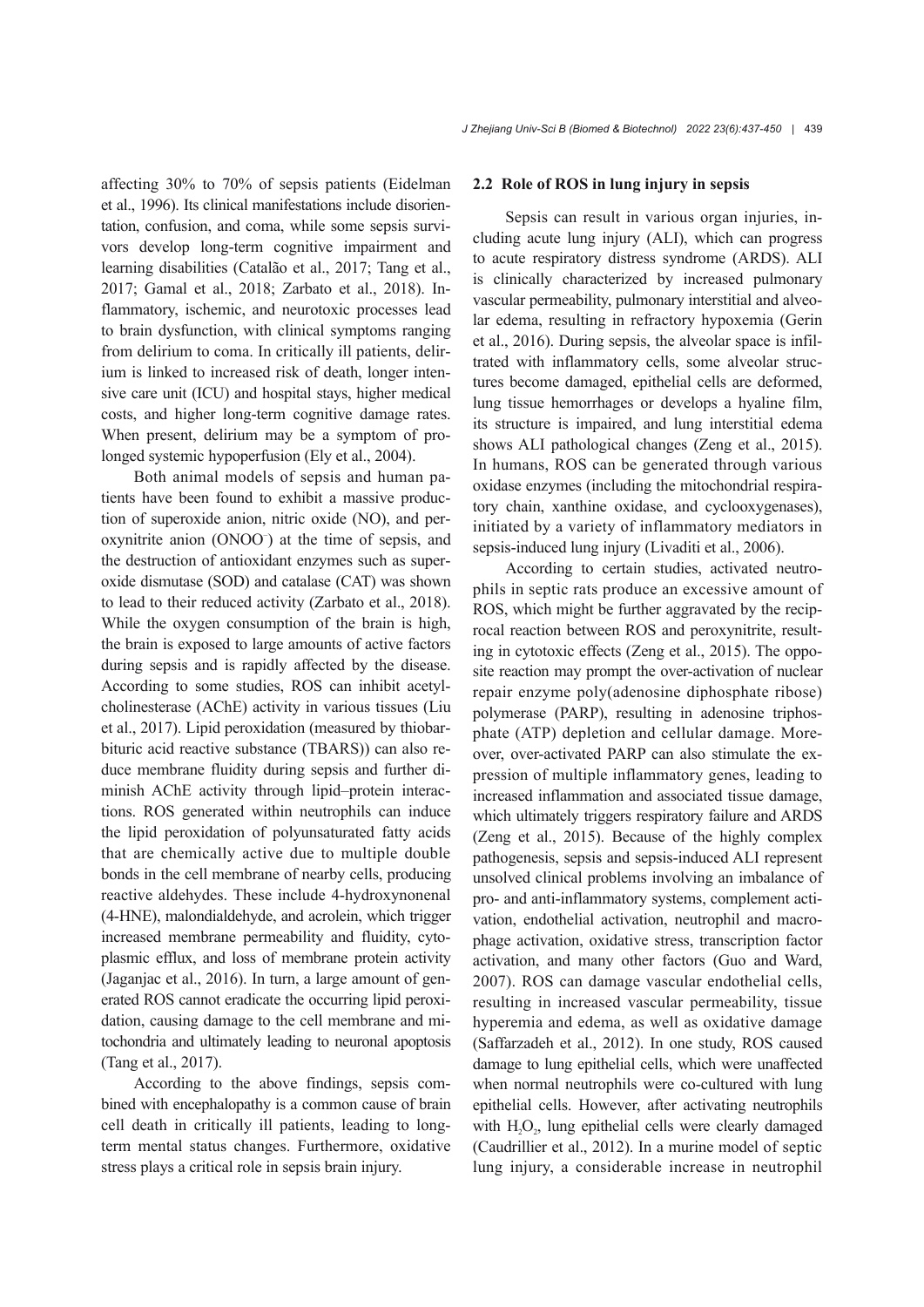infiltration was detected in the alveolar lavage fluid of mice in parallel with an increase in the inflammatory cytokines interleukin-1β (IL-1β) and IL-6; tumor necro‐ sis factor- $\alpha$  (TNF- $\alpha$ ) was also significantly elevated. In light of this result, sepsis-induced ALI formation is related to the activation of p38 mitogen-activated protein kinase (MAPK) (Gan et al., 2018). The activation of p38 signaling pathway is triggered by the generation of ROS by neutrophils, which results in lung failure.

The above findings imply that ROS play an im‐ portant role in septic lung injury. Nonetheless, to im‐ prove antioxidant intervention, a better understanding of the mechanisms and characteristics of oxidative stress damage in disease-specific settings is required, which could lead to new ideas for the treatment of septic lung injury.

#### **2.3 Role of ROS in cardiovascular injury in sepsis**

As the most vital organ in the human body, the heart's primary function is to regulate blood pressure and blood flow to various body parts. ROS generation during sepsis induces cardiomyocyte injury, causing septic cardiomyopathy (Drifte et al., 2013). This leads to hypotension and heart failure, further damaging other organs. To protect against cardiac injury and en‐ hance the prognosis of sepsis, it is of great importance to investigate the role of oxidative stress in cardiac in‐ jury during sepsis.

#### 2.3.1 Septic cardiomyopathy

In sepsis, the heart is one of the most vulnerable organs to functional failure. Therefore, heart failure is a common complication in patients with sepsis, also known as septic cardiomyopathy. Over the past 20 years, the pathophysiology of myocardial dysfunc‐ tion in septic patients has been intensively studied, with investigations initially focusing on global myocardial ischemia as a cause of cardiac cell necrosis. However, a growing body of evidence from both ani‐ mal and human studies has revealed that this phenom‐ enon is not significant; thus, the initial view was later disproved by scholars and myocardial dysfunction was seen to be reversible (Zanotti-Cavazzoni and Hollenberg, 2009). In this context, several researchers have described the mechanisms of septic cardiomyopathy. Many associated molecular mechanisms have been described, including apoptosis, cytokine activation,

immunomodulatory suppression, toxin release, oxidative stress, mitochondrial damage, and energy metabolism disorders, among others (Beesley et al., 2018; Martin et al., 2019). However, the roles of numerous mechanisms in the development and progression of septic cardiomyopathy are yet unknown. In one example, the sepsis-related dysregulation of inflammatory response has been suggested to be directly connected to cardiomyocyte dysfunction. This in turn can lead to a variety of cardiomyopathies, including impaired ventricular systolic or diastolic function and impaired cardiac output, oxygen delivery, and primary cardio‐ myocyte damage (Li F et al., 2016).

Like other sepsis-related organ dysfunctions, septic cardiomyopathy is caused by an overresponse to infection in the host. In sepsis, a large amount of ROS are produced, resulting in cellular oxidative damage. Mitochondria are responsible for intracellular energy metabolism, ATP synthesis, and respiratory chain trans‐ mission. According to some studies, mitochondria are a major site of ROS production during sepsis and a prin‐ cipal target of oxidative stress damage (Haileselassie et al., 2017). NO is formed by all cardiac cells and has a variety of functions in the cardiovascular system in healthy subjects and critically ill patients. The effects of sepsis-induced NO accumulation include vasodilation, the inhibition of mitochondrial respiration, and the release of proinflammatory cytokines. Early myocardial dysfunction in sepsis may be caused by stimuli such as inflammatory factors, and nitric oxide synthase (NOS) activation in cardiomyocytes produces excessive NO, which in turn leads to cyclic guanosine monophosphate (cGMP) generation. The sources of overproduced inducible NOS (iNOS) are dysregu‐ lated, and therefore, physiological NO levels are de‐ creased. NOS activation affects the downregulation of β-adrenergic receptors, decreasing myofilament  $Ca^{2+}$ responses, and eventually improving NO formation with subsequent cytotoxic effects. The subsequently formed nitrite can hinder myocardial energy production, induce myocardial contractile dysfunction, and ultimately cause septic heart failure (Bateman et al., 2003).

Furthermore, ROS can directly damage the integrity of the mitochondrial membrane and the activity of biological enzymes. Sepsis is featured by mitochon‐ drial swelling and disappearance, vacuolar deformation, and other changes seen under electron microscopy. The resulting mitochondrial dysfunction causes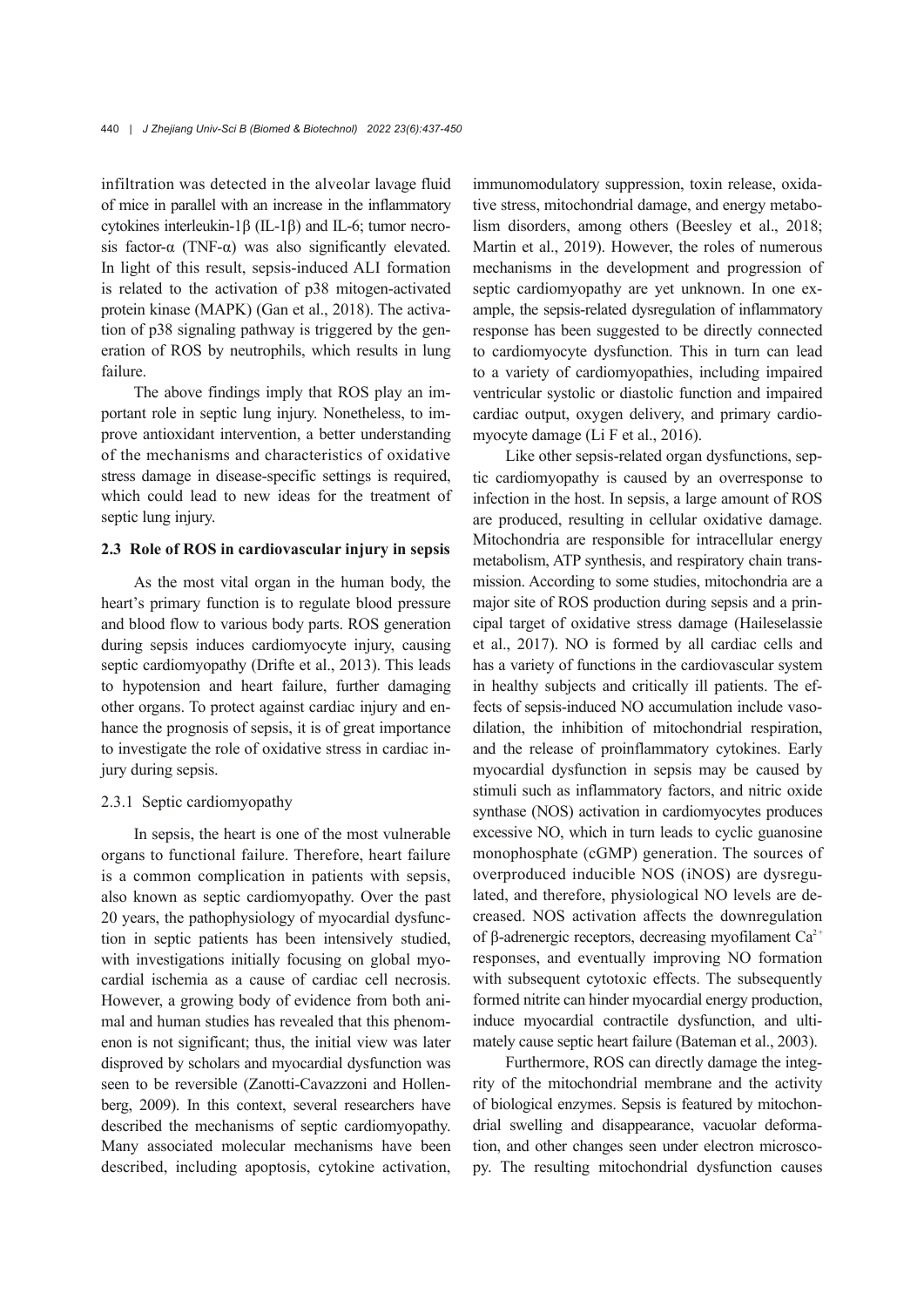cellular energy failure, which ultimately leads to cell damage and death. When cardiomyocyte mitochondria are oxidatively damaged during sepsis, cardiomyocytes themselves undergo damage and death, and finally cause weakened cardiac contractility (Brealey et al., 2002). Furthermore, cytokine levels rise due to in‐ flammatory stimuli during sepsis. It was further dis‐ covered that TNF- $\alpha$  plays a vital role in the cardiovascular changes associated with septic shock, including myocardial function, probably due to its influence on NO and calcium metabolism, and the effects of β-adrenoceptor downregulation (Zanotti-Cavazzoni and Hollenberg, 2009).

## 2.3.2 Septic shock

Septic shock is associated with mitochondrial dysfunction and the dysregulation of cell signaling pathways, which results in multiorgan failure and, ul‐ timately, untreated hemodynamic instability and death (Singer, 2014). The pathophysiology of septic shock may be associated with the overproduction of NO and other vasodilatory substances that inhibit the metabolic autoregulation of vascular tone (Bougaki et al., 2010). Furthermore, endogenous vasopressin levels are regularly reduced, which collectively lead to reductions in systemic vascular resistance and systemic blood pressure, consistent with distributive shock (Kumar, 2014). When adequately resuscitated, the patient will experience skin warmth, vigorous pulsation, and widening pulse pressure, leading to an increase in cardiac output if their basic cardiac function is normal (Landry et al., 1997). Both the arterial and venous systems are af‐ fected by vasodilation. In the absence of fluid resuscitation, the venous system becomes a large blood reser‐ voir with reduced cardiac preload; vascular endothelial cells suffer damage, and intravascular fluid extrava‐ sates out of the vessel, aggravating central hypovole‐ mia, which clinically manifests as tissue edema. It is not exceptional that myocardial contractility is also af‐ fected. All of these changes in preload, myocardial contractility, and afterload contribute to the reduction of oxygen delivery to tissues (Brealey et al., 2004).

Septic shock modifies tissue metabolism by dis‐ turbing mitochondrial function. Subsequently, an energy metabolism disorder is established as lactic acidosis. The cumulative effects of hypoxia and cellular injury result in severe organ dysfunction, including cardiovascular dysfunction, central nervous dysfunction

(delirium), lung injury (ARDS), acute kidney injury (AKI), coagulopathy, intestinal obstruction, and liver dysfunction, followed by a prolonged recovery period lasting for several weeks. The longer the patient is in shock, the more tissue damage occurs.

## **2.4 Role of ROS in liver injury in sepsis**

The liver, which is the largest gland in the human body, is responsible for a variety of biological functions such as detoxification, storage, energy pro‐ duction, nutrient conversion, hormone balancing, and coagulation. It plays a critical role in maintaining drug metabolism and immune homeostasis. In sepsis, associated liver dysfunction and liver failure occur in 34% to 46% and 1.3% to 22% of cases, respectively, with higher rates in patients with preexisting liver dysfunction (Yan et al., 2014). During sepsis, the liver may be impaired by numerous factors, such as pathogens, toxins, and inflammatory mediators. The damage be‐ gins with hepatocyte dysfunction and progresses to extensive liver damage, ultimately resulting in liver dysfunction (Guo et al., 2017), which is a predictor of sepsis-associated mortality. Laboratory data may reproduce abnormal hepatic synthetic function (abnor‐ mal coagulation and platelet count), impaired clearance (lactic acidemia), deficient gluconeogenesis and gly‐ cogenolysis (hypoglycemia), or acute cellular injury (elevated transaminases). Moreover, increased serum bilirubin may be an indicator of liver dysfunction and a key component of ICU prognostic scores, such as SOFA score (Starczewska et al., 2017).

The products of oxidative stress include ROS, which are mainly generated by mitochondria, neutrophils, and endothelial cells (Fink and Evans, 2002). The mechanisms of liver dysfunction by ROS comprise lipid peroxidation, mitochondrial damage, and apoptosis. Since ROS can destroy polyunsaturated fatty acids to cause lipid peroxidation, the hepatocyte membrane's polyunsaturated fatty acid structure makes it particularly sensitive to oxidative damage. ROS can act directly on the mitochondrial membrane of hepato‐ cytes to release cytochrome *c* and other pro-apoptotic substances into the cytoplasm and initiate extensive apoptosis (Larsen, 2019). According to some studies, ROS increase in liver tissue during sepsis and de‐ crease in response to antioxidants. ROS can acti‐ vate the p38 signal pathway, leading to the activation of the hepatocyte mitochondrial apoptosis pathway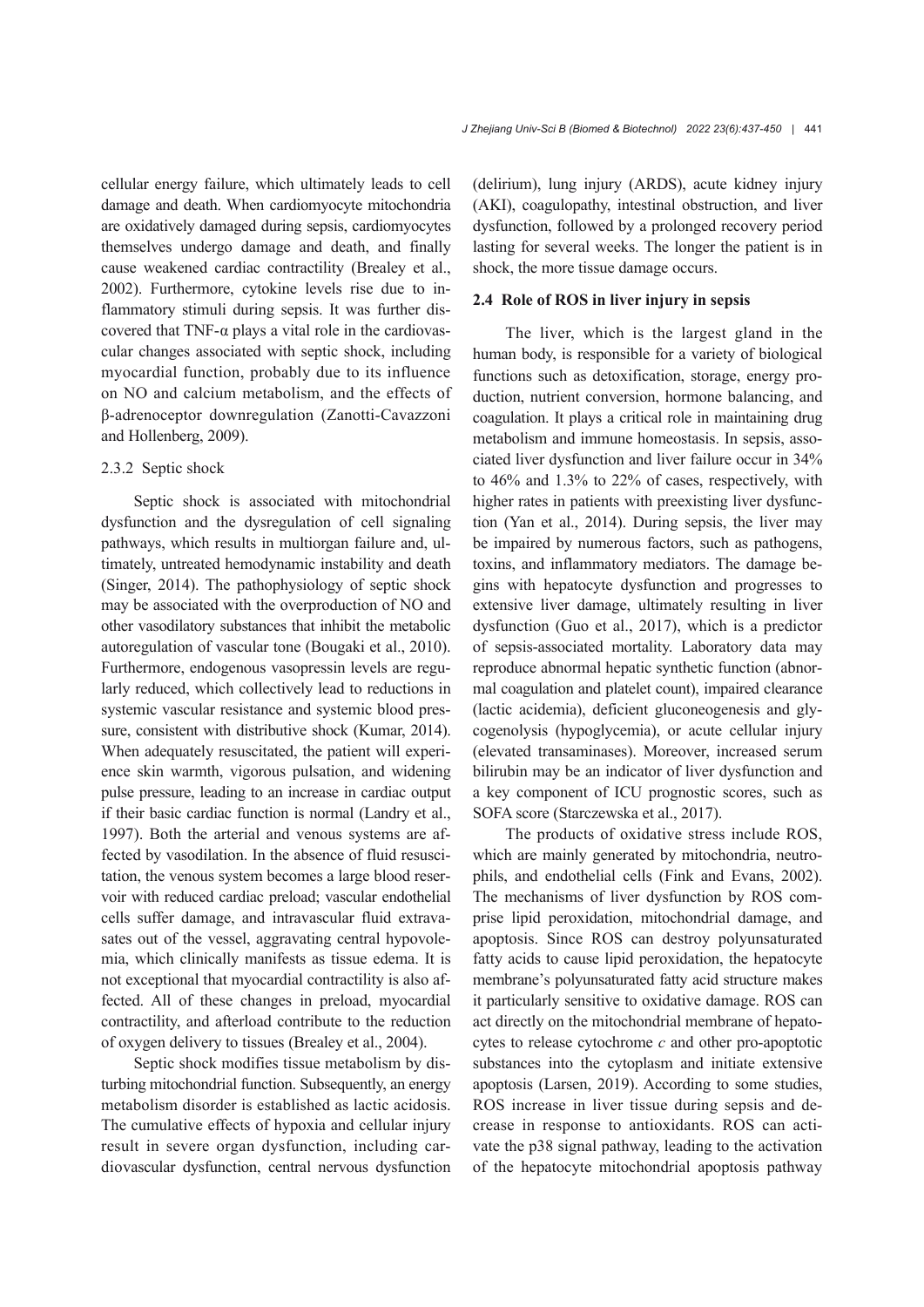and eventually causing hepatocyte energy failure (Zhong et al., 2016). In addition, ROS can degrade the polysaccharide-coated layer on the surface of endo‐ thelial cells, triggering apoptotic signaling pathways in these cells, which in turn leads to the formation of dysfunctional liver sinusoidal endothelial cells (Cogger et al., 2001). According to another study, ROS de‐ crease the endothelial NOS (eNOS) messenger RNA (mRNA) activity, which is beneficial to liver endothe‐ lial cells (Hadem et al., 2012).

Furthermore, neutrophils can activate aromatic amines, aflatoxin, estrogen, phenols, and polycyclic aro‐ matic hydrocarbons through ROS-dependent mechanisms to cause DNA damage (Sakaguchi and Furusawa, 2006). Wilson et al. (2015) discovered that neutrophilgenerated ROS can damage liver telomere DNA, re‐ sulting in liver cancer and liver failure. At the same time, liver ischemia, hypoxia reperfusion, or activated neutrophils create a large amount of ROS, ultimately damaging biological membranes and subcellular or‐ ganelles through lipid peroxidation. The latter process damages the lysosomal membrane, causing excessive hydrolase leakage and inducing functional and struc‐ tural damages to hepatocytes and tissues. Meanwhile, the activity of ROS scavengers like SOD and glutathi‐ one peroxidase (GSH-PX) considerably decreases in the liver. A large quantity of ROS damage the  $Ca^{2+}$ ATPase in the plasma membrane of hepatocytes, lead‐ ing to a decline in the exclusion of  $Ca<sup>2+</sup>$  from the cytoplasm and causing  $Ca^{2+}$  overload in hepatocytes. Subsequently,  $Ca^{2+}$  overload induces hepatocyte deformation and the uncoupling of mitochondrial oxidative phosphorylation, causing energy failure and dysfunc‐ tion in hepatocytes, and eventually triggering septic liver injury (Kurepa and Smalle, 2019).

As oxidative stress causes mitochondrial damage in hepatocytes during sepsis, antioxidant therapy, especially that targeting mitochondria, may be important in sepsis treatment.

#### **2.5 Role of ROS in kidney injury in sepsis**

AKI is a frequent complication associated with sepsis, as 23% of patients with severe sepsis and 51% of patients with septic shock will develop acute renal failure (ARF); 70% of mortality from sepsis features the ARF complication, which is strictly related with the progression of chronic kidney disease (CKD) (Peerapornratana et al., 2019). There are distinct

pathophysiological differences between sepsis-induced AKI and AKI under nonseptic conditions. Many studies have suggested that inflammatory mediator release (Morrell et al., 2014), oxidative stress (Chelazzi et al., 2015), mitochondrial respiratory chain dysfunction (Guerci et al., 2017), microcirculatory disruption (Post et al., 2017), renal hypoperfusion (Fani et al., 2018), and renal venous congestion (Ostermann et al., 2019) all contribute to AKI during sepsis. Endothelial dam‐ age and hemodynamic dysfunction are commonly associated symptoms, and oxidative stress plays a major role in the pathogenesis of endothelial dysfunction (Ge et al., 2017).

Generally, ROS can be created through multiple pathways, with mitochondria being the primary source of ROS production in renal parenchymal cells. Under normal physiological conditions, intracellular ROS levels are low and even contribute to the physio‐ logical regulation of tubular function and renal micro‐ circulation. In addition, antioxidants in the body can convert ROS into hydrogen peroxide, reconvert hydrogen peroxide into water, and finally eliminate ROS (Vaisbich et al., 2011). Numerous inflammatory fac‐ tors are activated during sepsis. Systemic inflamma‐ tory response and reduced antioxidant content such as GSH within the tissue increase ROS formation in the kidney and renal vasculature. ROS attack cellular complexes, including proteins, nucleic acids, and plasma membrane components, resulting in renal cell membrane damage and mitochondrial superoxide anion leakage. ROS can also increase vascular permeability and platelet adhesion, cause endothelial dysfunction, and increase renal tubular oxygen consumption (Zhang et al., 2018). Because the straight renal tubules are extremely sensitive to ROS, they cause a reduction in renal medullary oxygenation, resulting in tissue hypoxia. With the onset of shock and tissue hypoxia, the cellular ROS levels rise even higher, and the proline hy‐ droxylase activity that degrades hypoxia-inducible factor (HIF) elevates, leading to HIF destabilization and an insufficient cellular response to hypoxic stress and renal cell injury. This eventually causes kidney in‐ jury in sepsis (Chen et al., 2018). ARF in sepsis is caused by the cytokine-mediated induction of NO syn‐ thesis and reduced systemic vascular resistance, along with increased plasma concentrations of relevant resistance and endogenous vasoconstrictor hormones (catecholamines, angiotensin II, and endothelins) driven by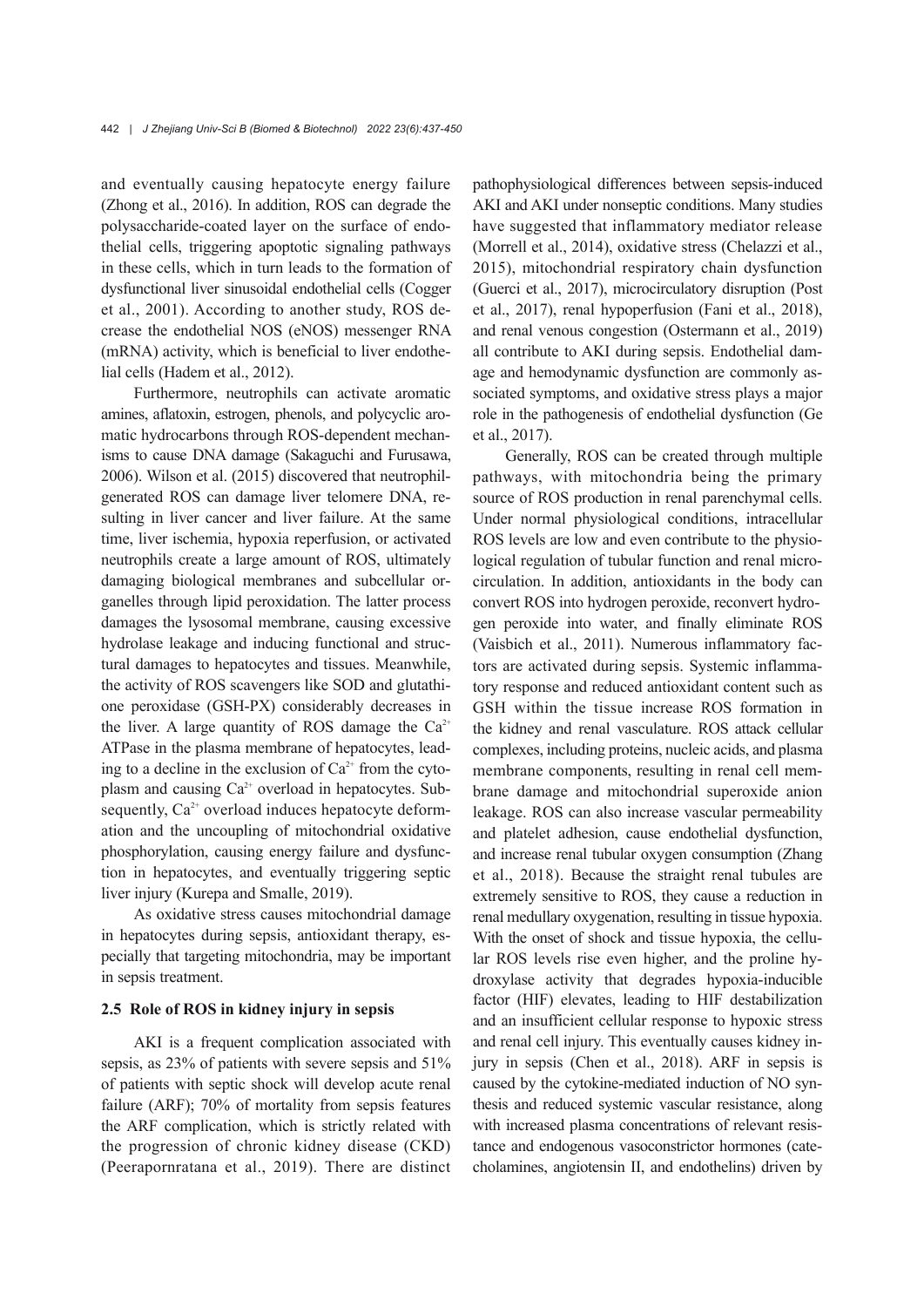the effects of exogenous vasopressors, ultimately re‐ sulting in renal vasoconstriction (Wang et al., 2012).

Sepsis-induced AKI has high clinical morbidity and mortality, featured by the accumulation of metabolic waste products, disturbance of water and electro‐ lyte balance, and numerous insidious hazards, such as reduction in the level of immunity and deficiency of other organs (Peerapornratana et al., 2019). At the mo‐ ment, mitochondrial damage and apoptosis are considered to play a role in pathogenesis. On the other hand, oxidative stress-induced mitochondrial and renal cell membrane damage is not only a significant mechanism of pathogenesis but also a therapeutic target for this disease.

## **2.6 Role of ROS in gastrointestinal dysmotility in sepsis**

With its complex pathogenesis and diverse etiologies, sepsis remains the most common cause of death in ICU patients. The majority of affected patients are elderly, immunodeficient, or critically ill (Singer et al., 2016). The combination of multiorgan dysfunction, hypoperfusion, and hypotension will lead to severe sepsis and septic shock, ultimately causing the death of the patient. The processes behind the development of gastrointestinal dysmotility during sepsis are still being researched. The leading factors contributing to this condition may be the initiation of inflammatory factors, inhibitory transmitters of gastrointestinal mo‐ tility, and the substantial ROS production by the locally over-activated inflammatory response in the intestine by endotoxins.

Under normal circumstances, ROS are important molecules involved in maintaining organismal homeo‐ stasis. Nicotinamide ribonucleoside (NR) is the pre‐ cursor of nicotinamide adenine dinucleotide (NAD<sup>+</sup>). In a mouse model of sepsis, the application of NR in‐ creased tissue NAD<sup>+</sup> levels, decreased ROS expression and inflammatory factors in lung and heart tis‐ sues, reduced caspase-3 activity, and improved micro‐ vascular permeability and gastrointestinal function, which eventually reduced animal mortality in sepsis (Hong et al., 2018). Some investigations have re‐ vealed that ROS production increases in small intes‐ tinal tissue during sepsis, whereas the levels of antioxidant ROS, GSH, and others dwindle, and a large quantity of ROS are generated, which damages mito‐ chondrial membrane integrity and reduces the activity

of various enzymes, leading to cellular energy failure (Zhu et al., 2016). This contributes to gastrointestinal cell function disorders and gastrointestinal motility generation disorders. In general, intestinal microecology is beneficial to the human body. During sepsis, intestinal flora translocation, exacerbation, and even multivisceral failure may occur due to gastrointestinal dys‐ motility. This could eventually lead to a dysfunctional gut in terms of nutrient absorption or maintenance of water–electrolyte balance.

Hence, ongoing studies on the mechanisms underlying gastrointestinal dysmotility during sepsis are important to improve the relevant disease management. In this regard, inflammatory factor release, oxidative stress injury, microcirculation disruption, and other multifaceted factors are involved in the mechanisms of organ injury caused by sepsis.

## **2.7 Role of oxidative stress in coagulation dys‐ function in sepsis**

Among other complications, sepsis may also lead to severe coagulopathy, and finally lead to disseminated intravascular coagulation.

As the body's first line of defense, neutrophils play a vital role in the early stages of infection by kill‐ ing pathogens by phagocytosis, degranulation, and the formation of neutrophil extracellular traps (NETs) (Brinkmann et al., 2004). Increased intracellular ROS in neutrophils may result in the release of such NETs (Perl et al., 2008). It has been found that the forma‐ tion of NETs is dependent on ROS, NOX activation, and the upregulation of anti-apoptotic proteins, which are part of the MAPK pathway (Tan et al., 2021). Marin-Esteban et al. (2012) stated that protein kinase C (PKC) activators (phorbol myristate acetate (PMA) or  $H<sub>2</sub>O<sub>2</sub>$ ) could generate NETs after stimulation to induce the differentiation of human myeloid leukemia cell line PLB-985 into mature neutrophils in vitro. In contrast, the stimulation of NOX2-deficient X-linked chronic granulomatous myeloid leukemia cell line PLB-985 (X-CGD PLB-985) exhibited no generation of NETs; however, the addition of  $H_2O_2$  could stimulate the generation of few NETs. Accordingly, it was confirmed that the formation of NETs is dependent on NOX2 and ROS (Marin-Esteban et al., 2012). Numerous components of NETs facilitate thrombosis. Ac‐ cording to Fuchs et al. (2010), NETs provided a scaf‐ fold for the formation of thrombus and even stimulated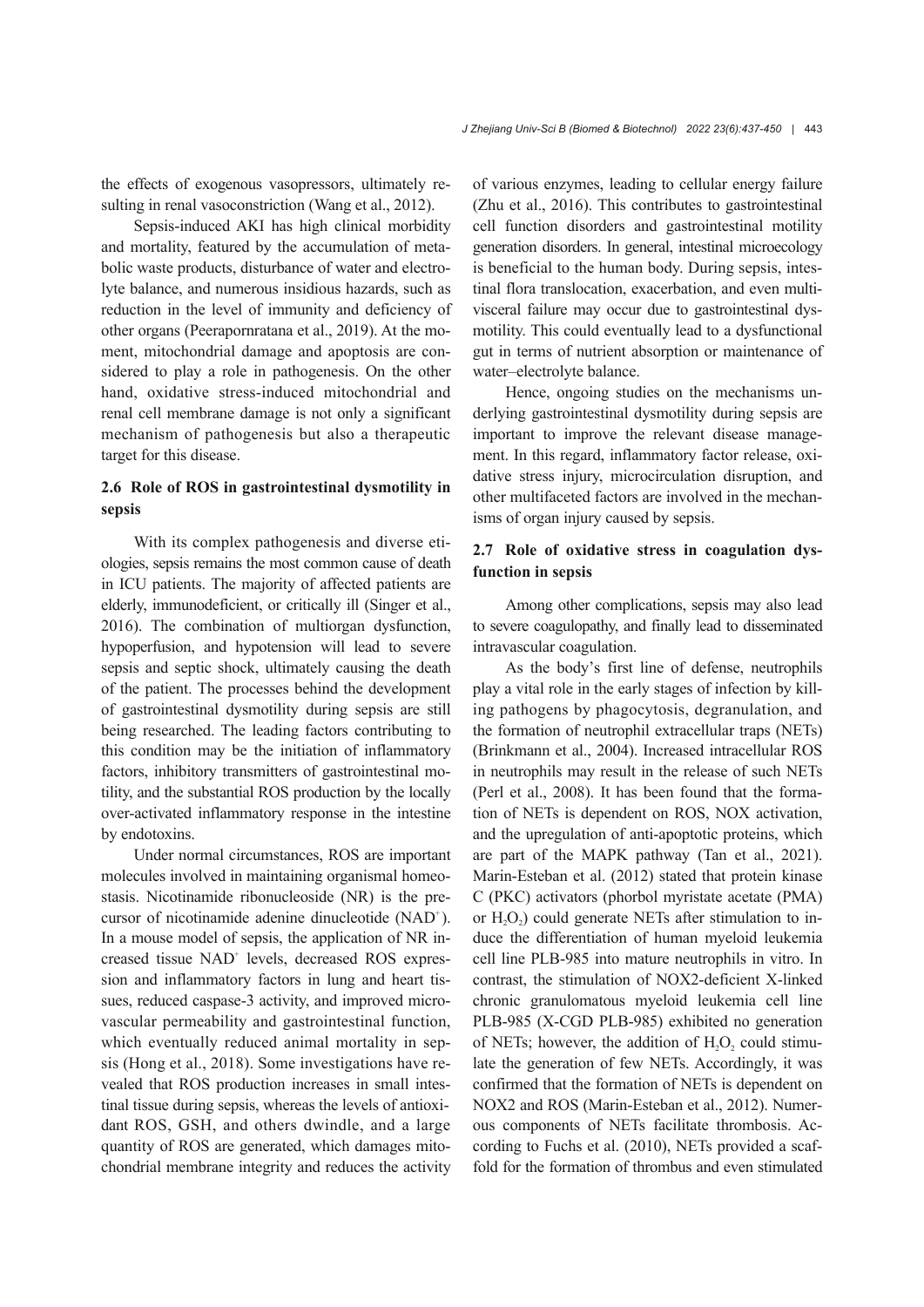it due to their unique network structure. The formation of NETs in blood vessels can make platelets adhere, aggregate, and activate, and also provide a scaffold for the aggregation of erythrocytes, which can recruit more erythrocytes and promote fibrin de‐ position, resulting in the formation of red throm‐ bus. The net structure of NETs could be damaged af‐ ter DNase treatment to prevent thrombus formation (Fuchs et al., 2010). Moreover, the constituent components of NETs can also stimulate thrombus formation. For example, platelets can aggregate when stimulated by pure histones. Particularly, the incubation of H3 and H4 histones with platelets stimulated their aggregation, while the incubation of H1, H2A, and H2B his‐ tones with platelets failed to stimulate their aggregation (Fuchs et al., 2010). This shows that the interac‐ tion between neutrophil ROS signaling and NETs may be crucial in the development of thrombosis in sepsis patients. A study by Caudrillier et al. (2012) indicated that the in vitro co-culture of sepsis neutro‐ phils with PMA produces higher amounts of ROS than the controls. Further investigation revealed that the increased neutrophil activation and ROS secretion were caused by direct contact with PMA. Mean‐ while, the upregulated expression of cluster of differentiation 11b (CD11b)/CD18 adhesion factor in neutrophils enhanced their adhesive capacity, which pro‐ vides strong evidence that neutrophil-produced ROS are involved in promoting inflammation.

#### **2.8 Role of ROS in endothelial cells in sepsis**

Endothelial cells lining the lumen of blood ves‐ sels and the heart are recognized to be critical for the maintenance of vascular function and homeostasis (Cai and Harrison, 2000). Endothelial damage is sec‐ ondary to various stimuli, which results in the loss of endothelial integrity and aberrations in the regulation of vasodilation and vasoconstriction, eventually lead‐ ing to the alteration of vascular environment (Iantorno et al., 2014). Subsequently, this will cause changes in the vascular hemodynamics, affect organ perfusion, and lead to cardiovascular events and high mortality (Wang and Bennett, 2012). Endothelial cell activation refers to a unique and complex change in the phenotype of endothelial cells (Cernuda-Morollón and Rid‐ ley, 2006). The most significant aspect of this pro‐ cess is the increase of endothelial cell–leukocyte interaction, which is key to the inflammatory response in both physiological and pathological environments (Hordijk, 2006). When endothelial cells are exposed to ROS, subsequent high endothelial permeability occurs due to ROS-related cascade effects, leading to various diseases, such as acute respiratory syndrome and asthma (Lee et al., 2006).

The primary sources of ROS produced by endothelial cells include the mitochondrial electron trans‐ port chain, NADPH oxidase, xanthine oxidase, cytochrome P450, etc. (Yu and Auwerx, 2010; Zheng et al., 2016). Mitochondria are not only the primary source of ROS, but also particularly vulnerable to oxidative damage by ROS. Therefore, mitochondria suffer oxidative damage with age, leading to mitochondrial dysfunction (Zorov et al., 2014). Mitochondria are primary sources of ROS, and have recently come under increased scrutiny as drivers of ROS-induced endothelial cell dysfunction in sepsis (Li XY et al., 2016). Since mitochondria are considered the oxygen receptors of cells, mitochondrial ROS (mtROS) may associate the changes of oxygen concentration with the changes in cell signal and function caused by hypoxia. NADPH oxidase was first identified in phago‐ cytes, and it plays a vital role in the defense of non‐ specific hosts against microorganisms (Zeng et al., 2019). It catalyzes the transfer of electrons from NADPH to molecular oxygen through enzymes, re‐ sulting in superoxide and protons. Thus far, the existence and function of NADPH oxidase activity have been found in many non-phagocytic cells, and a complete NADPH oxidase family has been gradually discovered. Each family is based on a different gp91phox or NOX subtype. Five NOX subtypes (i.e., NOX1–NOX5) have been identified to date, and each subtype is encoded by other genes (Lambeth, 2004). Both NOX2 and NOX4 oxidase subtypes are expressed in endothelial cells (Griendling et al., 2000; Li and Shah, 2004). When NOX2 and NOX4 subtypes are co-expressed in endothelial cells, they may have other functions; it is becoming clear that they may be expressed in different subcellular locations and have dif‐ ferent regulations (Cave et al., 2006). Partly due to the limitations of ROS measurement methods, the dif‐ ficulty of mitochondrial O<sub>2</sub> measurement in vivo, and the evaluation of various effects of superoxide dismu‐ tation, the exact relationship between hypoxia and mtROS is still an active research field (Dunham-Snary et al., 2016). Although the role of ROS in vascular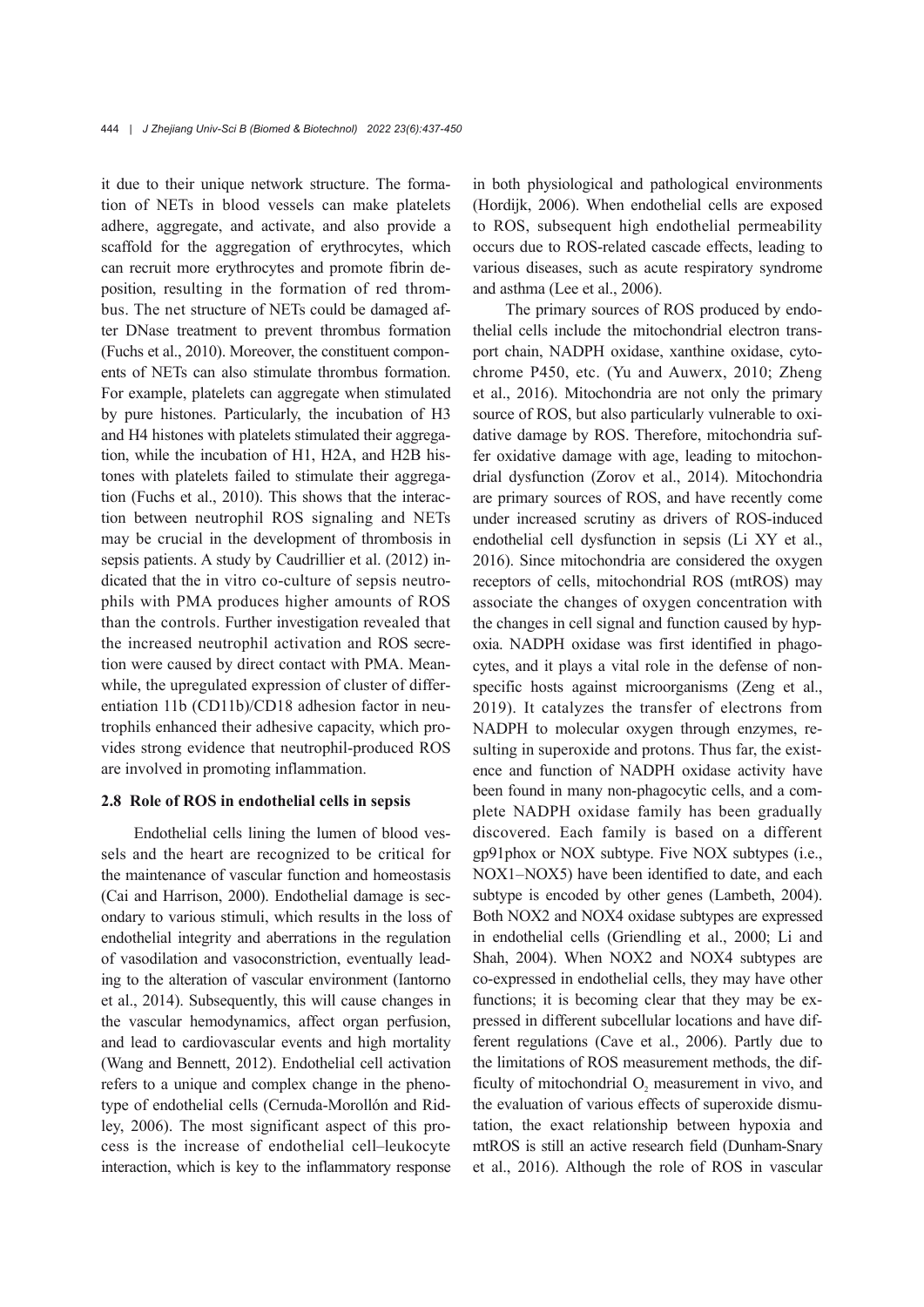functional changes in sepsis is unclear, recent reports indicated that the induction of ROS promotes the mi‐ gration and proliferation of arterial endothelial cells in the process involving p38 MAPK (Wang et al., 2011; Li Q et al., 2016). The mtROS produced by mitochondria are key components of downstream signaling pathways, including those regulating immune response and autophagy (Morgan and Liu, 2011; Zhang et al., 2016).

The proinflammatory and procoagulant states of activated endothelial cells are related to many patho‐ logical conditions, including atherosclerosis (Yin et al., 2022), sepsis (Cao et al., 2022), diabetes (Avagimyan et al., 2022), pulmonary hypertension (Suresh and Shimoda, 2017), tumor (Li et al., 2022), etc. Growing evidence shows that the ROS-mediated signal trans‐ duction pathway plays an essential role in many pro‐ cesses involving endothelial activation. Therefore, particular attention should be paid to the protection of microvascular endothelial cell structure and function in sepsis, to improve ROS-dependent endothelial dys‐ function and further delay the development of related diseases.

## **3 Treatments and their limitations**

The uncontrolled activation of neutrophils in sepsis leads to various inflammatory reactions. The treat‐ ment option of oxidative stress control has remained in the research stage. Endothelial cell-targeting and ROS-supersensitive nanocomposites have been de‐ veloped, which are composed of polyethylene glycolmodified polylactic acid glycolic acid copolymer nanoparticles to mediate the efficient co-delivery of vascular cell adhesion molecule-1 (VCAM-1) small interfering RNA (siRNA) (siVCAM-1) and dexameth‐ asone. These two drugs have complementary func‐ tions, which can inhibit the migration and adhesion of neutrophils and effectively disrupt the inflammatory cascade of injured neutrophil recruitment and selfamplification (Hou et al., 2022). In addition, the im‐ portance of biopolymer matrix nanocomposites with the ability to scavenge ROS is increasing. A nanoscale matrix has extremely beneficial effects on cell adhesion, proliferation, and migration (Smith et al., 2009; Zhu et al., 2020). Another study designed a nano-sized matrix, on which the fate of cells was

greatly affected by many factors (hydrophilicity, hard‐ ness, porosity, roughness, and ROS responsiveness) defined by the surface modification. For example, in a gelatin methacryloyl (GelMA) hybrid matrix modified with uniform nanoceria (NCE), prepared as nanoceria (nCe)-decorated GelMA (Ce@GelMA) scaffolds, ROS were clearly evaluated by NCE, and the developed scaffold could also be used as an antioxi‐ dant matrix (Kurian et al., 2022). ROS play a role throughout sepsis and are involved in the function of each affected organ. However, at present, the specific mechanism of action of ROS in each organ is still in the research stage, and studies on treatments to address the excessive ROS in sepsis are relatively limited. In the future, more research is needed to clearly explain the relevant mechanisms, and also to determine the performance of such treatments in in vivo models.

#### **4 Summary**

As a common clinical syndrome in critical care medicine, sepsis has complicated etiology, diverse population characteristics, and severe diagnostic diffi‐ culties. Although the case fatality rate of sepsis has dropped in recent years due to the improvement of diagnosis and treatment options, the number of deaths is still accumulating with the number of clinical incidences. During the clinical diagnosis and treatment of sepsis, it is crucial to figure out how to enhance patient outcomes. In this regard, the present review dis‐ cusses the impairment of organ function due to ROS production by neutrophils in sepsis.

Our literature review shows that neutrophils, as an essential constituent of the innate immune system, are inherently capable of inflammatory immune sur‐ veillance. Accordingly, compared with other sources of ROS, neutrophil-generated ROS should have better research and application prospects in sepsis prevention and treatment. Although treatments aimed at oxidative stress injury in sepsis have shown adequate success, we should also note that, due to the causes of systemic hemodynamics and organ specificity, the processes of production and alterations of neutrophilgenerated ROS in numerous organs are extremely complex and have not yet been well investigated. Moreover, the mechanism of sepsis occurrence is also complex, and relieving oxidative stress alone is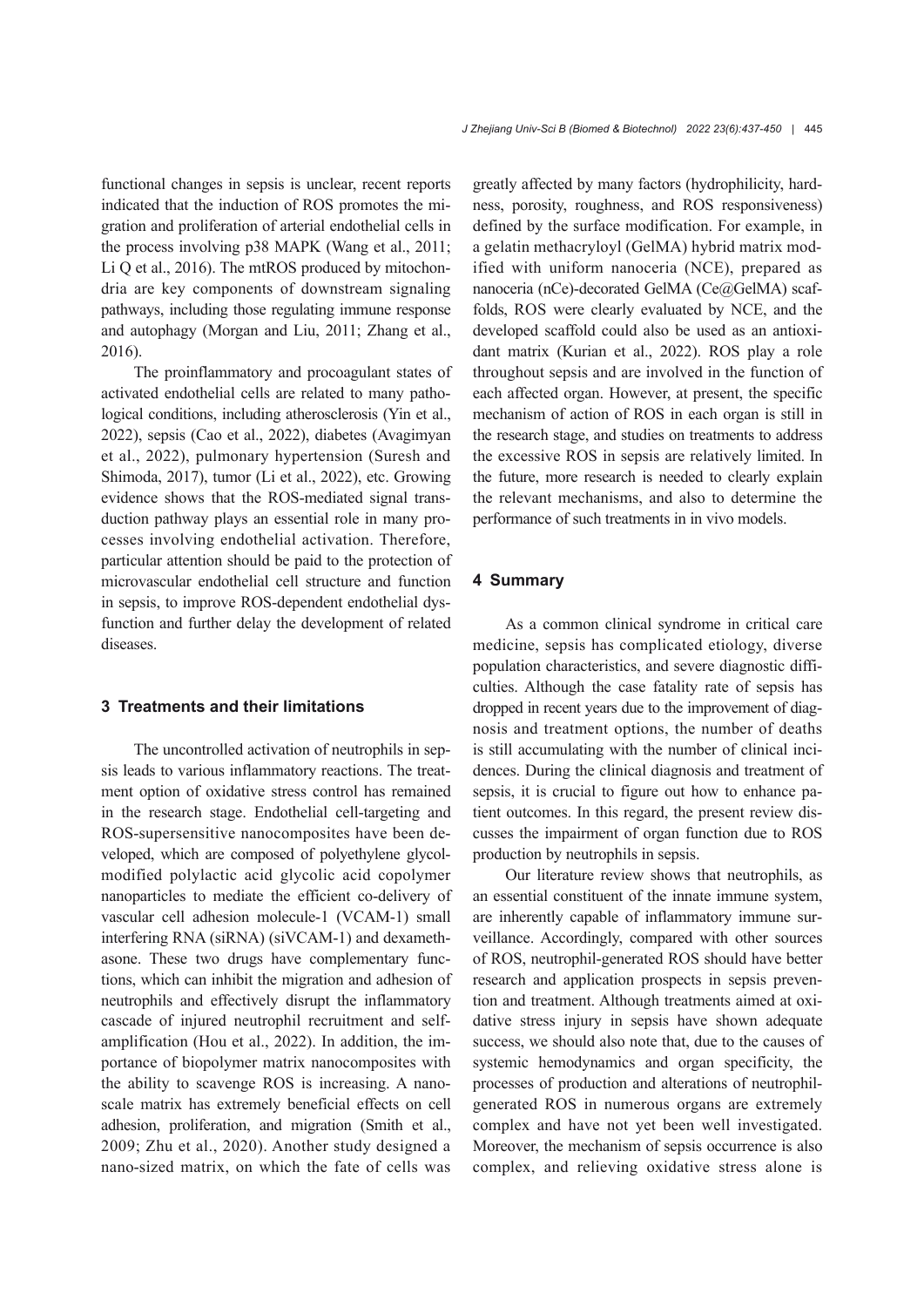unlikely to be effective in preventing sepsis-associated organ damage. As a result, further comprehensive in‐ vestigations are necessary to unravel the mechanism of ROS in the dysfunction of various organs in sepsis, which can be the key to directing the intracellular ROS of neutrophils to participate in the prevention and treatment of immune inflammation.

### **Acknowledgments**

We would like to thank the medical and nursing staff from the Department of Critical Care Medicine, Beijing Ditan Hospital, Beijing, China, for their valuable comments during the course of this study.

#### **Author contributions**

Jiaqi LU designed and wrote the manuscript. Jingyuan LIU participated in searching and summarizing the relevant literature. Ang LI provided the theme and design, and edited the manuscript. All authors have read and approved the final manuscript.

#### **Compliance with ethics guidelines**

Jiaqi LU, Jingyuan LIU, and Ang LI declare that they have no conflict of interest.

This article does not contain any studies with human or animal subjects performed by the authors.

## **References**

- Avagimyan A, Popov S, Shalnova S, 2022. The pathophysio‐ logical basis of diabetic cardiomyopathy development. *Curr Probl Cardiol*, in press. https://doi.org/10.1016/j.cpcardiol.2022.101156
- Bae MH, Park SH, Park CJ, et al., 2016. Flow cytometric
- measurement of respiratory burst activity and surface expression of neutrophils for septic patient prognosis. *Cytom B Clin Cytom*, 90(4):368-375.

https://doi.org/10.1002/cyto.b.21274

Bateman RM, Sharpe MD, Ellis CG, 2003. Bench-to-bedside review: microvascular dysfunction in sepsis—hemody‐ namics, oxygen transport, and nitric oxide. *Crit Care*, 7(5):359.

https://doi.org/10.1186/cc2353

- Beesley SJ, Weber G, Sarge T, et al., 2018. Septic cardiomy‐ opathy. *Crit Care Med*, 46(4):625-634. https://doi.org/10.1097/ccm.0000000000002851
- Bougaki M, Searles RJ, Kida K, et al., 2010. NOS3 protects against systemic inflammation and myocardial dysfunc‐ tion in murine polymicrobial sepsis. *Shock*, 34(3):281-290. https://doi.org/10.1097/SHK.0b013e3181cdc327
- Brealey D, Brand M, Hargreaves I, et al., 2002. Association between mitochondrial dysfunction and severity and out‐ come of septic shock. *Lancet*, 360(9328):219-223. https://doi.org/10.1016/s0140-6736(02)09459-x

Brealey D, Karyampudi S, Jacques TS, et al., 2004. Mitochondrial dysfunction in a long-term rodent model of sepsis and organ failure. *Am J Physiol Regul Integr Comp Physiol*, 286(3):R491-R497. https://doi.org/10.1152/ajpregu.00432.2003

Brinkmann V, Reichard U, Goosmann C, et al., 2004. Neutro‐ phil extracellular traps kill bacteria. *Science*, 303(5663): 1532-1535.

https://doi.org/10.1126/science.1092385

Cai H, Harrison DG, 2000. Endothelial dysfunction in cardio‐ vascular diseases: the role of oxidant stress. *Circ Res*, 87(10):840-844.

https://doi.org/10.1161/01.RES.87.10.840

- Cao ZZ, Qin HQ, Huang YH, et al., 2022. Crosstalk of pyrop‐ tosis, ferroptosis, and mitochondrial aldehyde dehydro‐ genase 2-related mechanisms in sepsis-induced lung in‐ jury in a mouse model. *Bioengineered*, 13(3):4810-4820. https://doi.org/10.1080/21655979.2022.2033381
- Catalão CHR, Santos-Júnior NN, da Costa LHA, et al., 2017. Brain oxidative stress during experimental sepsis is attenuated by simvastatin administration. *Mol Neurobiol*, 54(9):7008-7018.

https://doi.org/10.1007/s12035-016-0218-3

- Caudrillier A, Kessenbrock K, Gilliss BM, et al., 2012. Plate‐ lets induce neutrophil extracellular traps in transfusionrelated acute lung injury. *J Clin Invest*, 122(7):2661-2671. https://doi.org/10.1172/jci61303
- Cave AC, Brewer AC, Narayanapanicker A, et al., 2006. NADPH oxidases in cardiovascular health and disease. *Antioxid Redox Signal*, 8(5-6):691-728. https://doi.org/10.1089/ars.2006.8.691
- Cernuda-Morollón E, Ridley AJ, 2006. Rho GTPases and leukocyte adhesion receptor expression and function in endothelial cells. *Circ Res*, 98(6):757-767. https://doi.org/10.1161/01.RES.0000210579.35304.d3
- Chelazzi C, Villa G, Mancinelli P, et al., 2015. Glycocalyx and sepsis-induced alterations in vascular permeability. *Crit Care*, 19:26.

https://doi.org/10.1186/s13054-015-0741-z

Chen YH, Jin S, Teng X, et al., 2018. Hydrogen sulfide attenu‐ ates LPS-induced acute kidney injury by inhibiting in‐ flammation and oxidative stress. *Oxid Med Cell Longev*, 2018:6717212.

https://doi.org/10.1155/2018/6717212

- Cogger VC, Mross PE, Hosie MJ, et al., 2001. The effect of acute oxidative stress on the ultrastructure of the per‐ fused rat liver. *Pharmacol Toxicol*, 89(6):306-311. https://doi.org/10.1034/j.1600-0773.2001.d01-165.x
- Cohen J, 2002. The immunopathogenesis of sepsis. *Nature*, 420(6917):885-891. https://doi.org/10.1038/nature01326

Drifte G, Dunn-Siegrist I, Tissières P, et al., 2013. Innate immune functions of immature neutrophils in patients with sepsis and severe systemic inflammatory response syndrome. *Crit Care Med*, 41(3):820-832.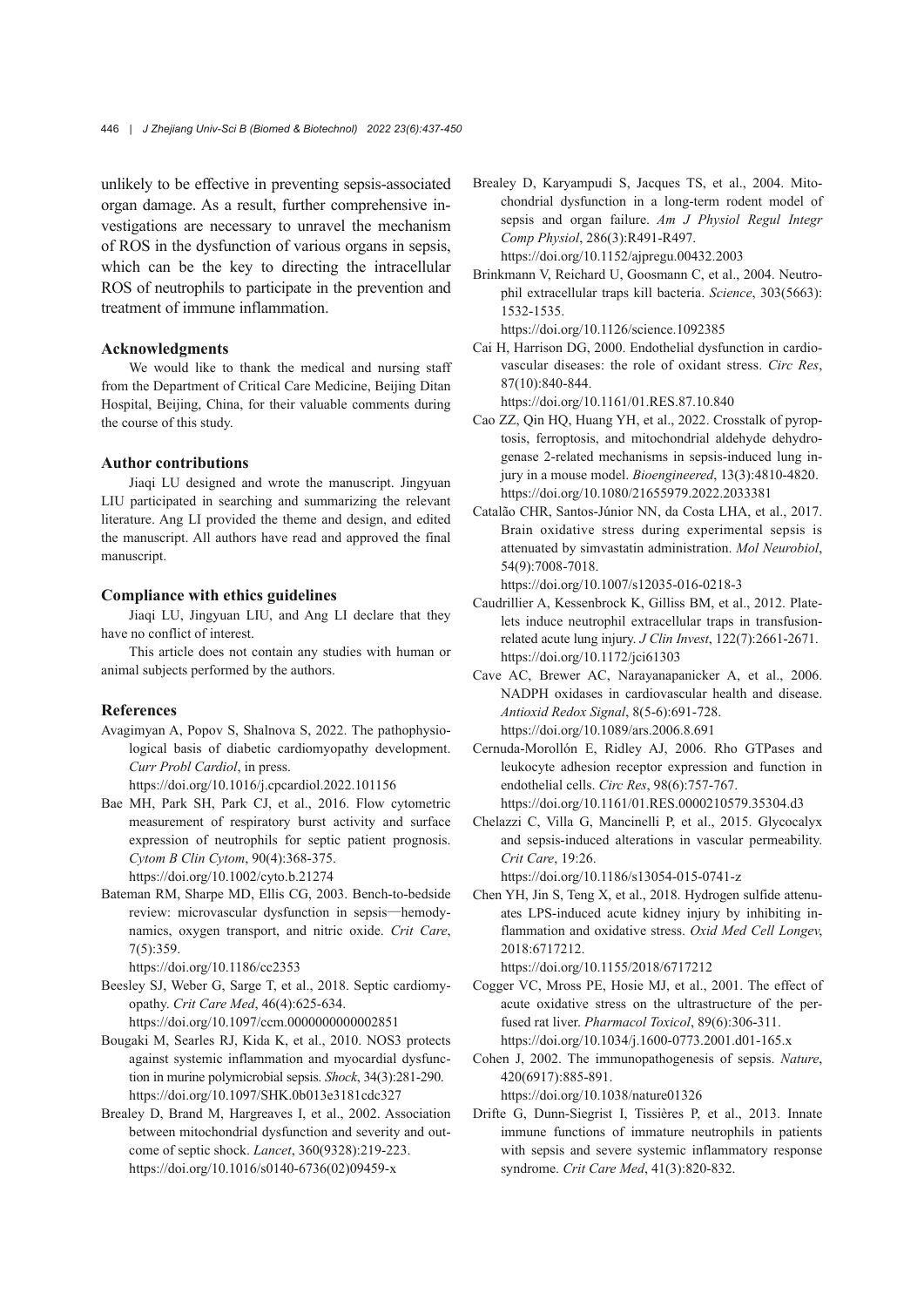https://doi.org/10.1097/CCM.0b013e318274647d

- Dunham-Snary KJ, Hong ZG, Xiong PY, et al., 2016. A mito‐ chondrial redox oxygen sensor in the pulmonary vascula‐ ture and ductus arteriosus. *Pflugers Arch*, 468(1):43-58. https://doi.org/10.1007/s00424-015-1736-y
- Eidelman LA, Putterman D, Putterman C, et al., 1996. The spectrum of septic encephalopathy. Definitions, etiologies, and mortalities. *JAMA*, 275(6):470-473. https://doi.org/10.1001/jama.1996.03530300054040
- Ely EW, Shintani A, Truman B, et al., 2004. Delirium as a predictor of mortality in mechanically ventilated patients in the intensive care unit. *JAMA*, 291(14):1753-1762. https://doi.org/10.1001/jama.291.14.1753
- Fani F, Regolisti G, Delsante M, et al., 2018. Recent advances in the pathogenetic mechanisms of sepsis-associated acute kidney injury. *J Nephrol*, 31(3):351-359. https://doi.org/10.1007/s40620-017-0452-4
- Fink MP, Evans TW, 2002. Mechanisms of organ dysfunction in critical illness: report from a Round Table Conference held in Brussels. *Intensive Care Med*, 28(3):369-375. https://doi.org/10.1007/s00134-001-1205-2
- Fuchs TA, Brill A, Duerschmied D, et al., 2010. Extracellular DNA traps promote thrombosis. *Proc Natl Acad Sci USA*, 107(36):15880-15885.
	- https://doi.org/10.1073/pnas.1005743107
- Gamal M, Moawad J, Rashed L, et al., 2018. Possible involvement of tetrahydrobiopterin in the disturbance of redox homeostasis in sepsis-induced brain dysfunction. *Brain Res*, 1685:19-28.

https://doi.org/10.1016/j.brainres.2018.02.008

Gan TT, Yang YL, Hu F, et al., 2018. TLR3 regulated poly I: C-induced neutrophil extracellular traps and acute lung injury partly through p38 MAP kinase. *Front Microbiol*, 9:3174.

https://doi.org/10.3389/fmicb.2018.03174

- Ge QM, Huang CM, Zhu XY, et al., 2017. Differentially ex‐ pressed miRNAs in sepsis-induced acute kidney injury target oxidative stress and mitochondrial dysfunction pathways. *PLoS ONE*, 12(3):e0173292. https://doi.org/10.1371/journal.pone.0173292
- Gerin F, Sener U, Erman H, et al., 2016. The effects of quercetin on acute lung injury and biomarkers of inflamma‐ tion and oxidative stress in the rat model of sepsis. *Inflammation*, 39(2):700-705.

https://doi.org/10.1007/s10753-015-0296-9

Griendling KK, Sorescu D, Ushio-Fukai M, 2000. NAD(P)H oxidase: role in cardiovascular biology and disease. *Circ Res*, 86(5):494-501.

https://doi.org/10.1161/01.res.86.5.494

Guerci P, Ergin B, Ince C, 2017. The macro- and microcirculation of the kidney. *Best Pract Res Clin Anaesthesiol*, 31(3):315-329.

https://doi.org/10.1016/j.bpa.2017.10.002

Guo RF, Ward PA, 2007. Role of oxidants in lung injury during sepsis. *Antioxid Redox Signal*, 9(11):1991-2002.

https://doi.org/10.1089/ars.2007.1785

- Guo SQ, Zhang Y, Wang ZF, et al., 2017. Intraperitoneal gardiquimod protects against hepatotoxicity through in‐ hibition of oxidative stress and inflammation in mice with sepsis. *J Biochem Mol Toxicol*, 31(8):e21923. https://doi.org/10.1002/jbt.21923
- Hadem J, Bockmeyer CL, Lukasz A, et al., 2012. Angiopoietin-2 in acute liver failure. *Crit Care Med*, 40(5):1499-1505. https://doi.org/10.1097/CCM.0b013e318241e34e
- Haileselassie B, Su E, Pozios I, et al., 2017. Myocardial oxi‐ dative stress correlates with left ventricular dysfunction on strain echocardiography in a rodent model of sepsis. *Intensive Care Med Exp*, 5:21. https://doi.org/10.1186/s40635-017-0134-5
- Hong GL, Zheng D, Zhang LL, et al., 2018. Administration of nicotinamide riboside prevents oxidative stress and organ injury in sepsis. *Free Radic Biol Med*, 123:125-137. https://doi.org/10.1016/j.freeradbiomed.2018.05.073
- Hordijk PL, 2006. Endothelial signalling events during leuko‐ cyte transmigration. *FEBS J*, 273(19):4408-4415. https://doi.org/10.1111/j.1742-4658.2006.05440.x
- Hou MY, Wu XJ, Zhao ZY, et al., 2022. Endothelial celltargeting, ROS-ultrasensitive drug/siRNA co-delivery nanocomplexes mitigate early-stage neutrophil recruit‐ ment for the anti-inflammatory treatment of myocardial ischemia reperfusion injury. *Acta Biomater*, 143:344-355. https://doi.org/10.1016/j.actbio.2022.02.018
- Iantorno M, Campia U, di Daniele N, et al., 2014. Obesity, inflammation and endothelial dysfunction. *J Biol Regul Homeost Agents*, 28(2):169-176.
- Jaganjac M, Cipak A, Schaur RJ, et al., 2016. Pathophysiology of neutrophil-mediated extracellular redox reactions. *Front Biosci (Landmark Ed)*, 21(4):839-855. https://doi.org/10.2741/4423
- Kim J, Bae JS, 2016. Tumor-associated macrophages and neutrophils in tumor microenvironment. *Mediators Inflamm*, 2016:6058147.

https://doi.org/10.1155/2016/6058147

- Kumar A, 2014. An alternate pathophysiologic paradigm of sepsis and septic shock: implications for optimizing antimicrobial therapy. *Virulence*, 5(1):80-97. https://doi.org/10.4161/viru.26913
- Kurepa J, Smalle JA, 2019. Oxidative stress-induced formation of covalently linked ribulose-1,5-bisphosphate carboxylase/ oxygenase large subunit dimer in tobacco plants. *BMC Res Notes*, 12:112.

https://doi.org/10.1186/s13104-019-4153-z

- Kurian AG, Singh RK, Lee JH, et al., 2022. Surfaceengineered hybrid gelatin methacryloyl with nanoceria as reactive oxygen species responsive matrixes for bone therapeutics. *ACS Appl Bio Mater*, 5(3):1130-1138. https://doi.org/10.1021/acsabm.1c01189
- Lambeth JD, 2004. NOX enzymes and the biology of reactive oxygen. *Nat Rev Immunol*, 4(3):181-189. https://doi.org/10.1038/nri1312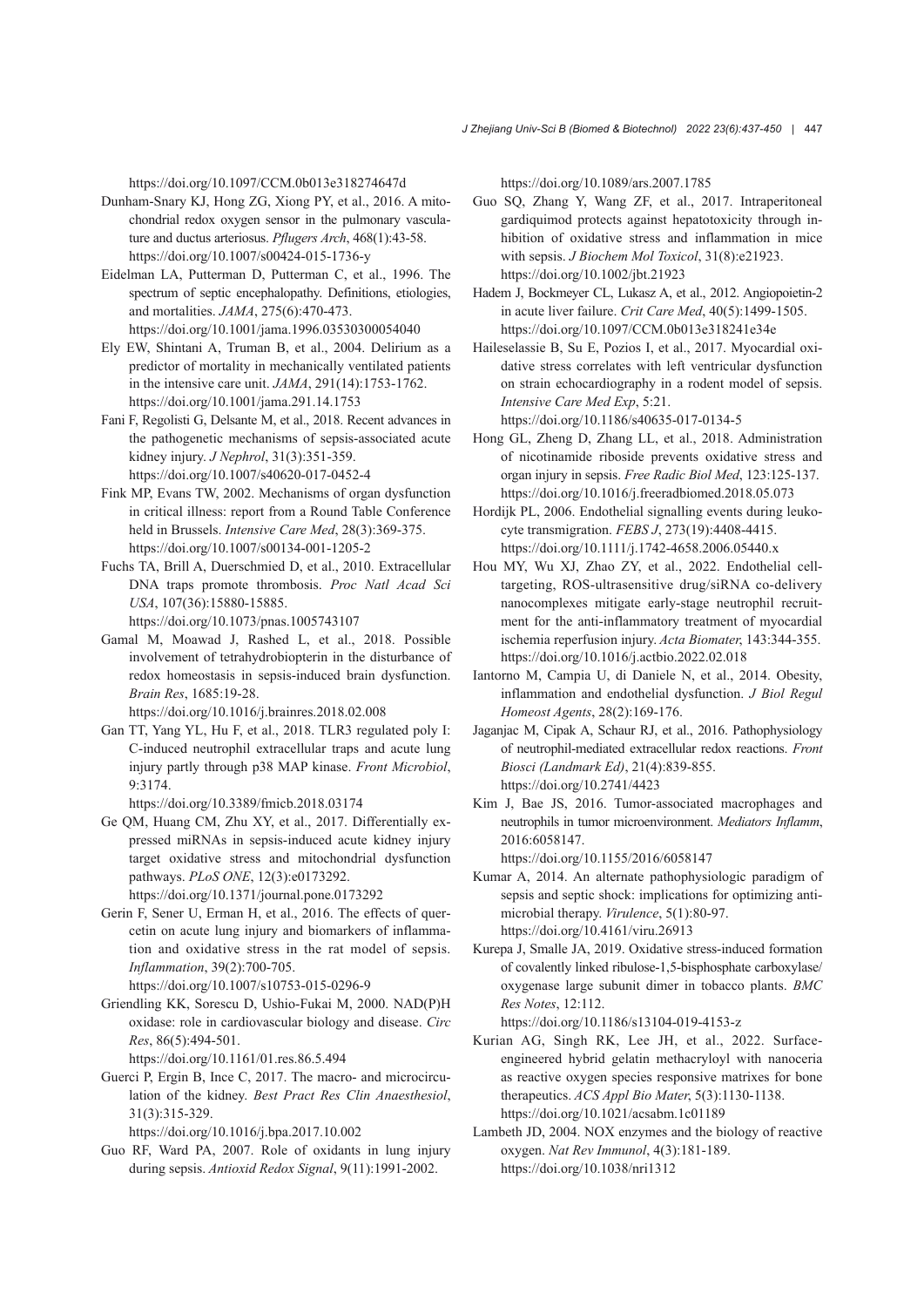- Landry DW, Levin HR, Gallant EM, et al., 1997. Vasopressin deficiency contributes to the vasodilation of septic shock. *Circulation*, 95(5):1122-1125. https://doi.org/10.1161/01.cir.95.5.1122
- Landskron G, de la Fuente M, Thuwajit P, et al., 2014. Chronic inflammation and cytokines in the tumor microenviron‐ ment. *J Immunol Res*, 2014:149185. https://doi.org/10.1155/2014/149185
- Larsen FS, 2019. Artificial liver support in acute and acuteon-chronic liver failure. *Curr Opin Crit Care*, 25(2): 187-191.

https://doi.org/10.1097/mcc.0000000000000584

Lee KS, Kim SR, Park SJ, et al., 2006. Hydrogen peroxide induces vascular permeability via regulation of vascular endothelial growth factor. *Am J Respir Cell Mol Biol*, 35(2):190-197.

https://doi.org/10.1165/rcmb.2005-0482OC

Li F, Lang FF, Zhang HL, et al., 2016. Role of TFEB mediated autophagy, oxidative stress, inflammation, and cell death in endotoxin induced myocardial toxicity of young and aged mice. *Oxid Med Cell Longev*, 2016: 5380319.

https://doi.org/10.1155/2016/5380319

Li JM, Shah AM, 2004. Endothelial cell superoxide genera‐ tion: regulation and relevance for cardiovascular pathophysiology. *Am J Physiol Regul Integr Comp Physiol*, 287(5):R1014-R1030.

https://doi.org/10.1152/ajpregu.00124.2004

- Li Q, Mao M, Qiu YL, et al., 2016. Key role of ROS in the process of 15-lipoxygenase/15-hydroxyeicosatetraenoiccidinduced pulmonary vascular remodeling in hypoxia pulmonary hypertension. *PLoS ONE*, 11(2):e0149164. https://doi.org/10.1371/journal.pone.0149164
- Li Q, Zhong XF, Yao WC, et al., 2022. Inhibitor of glutamine metabolism V9302 promotes ROS-induced autophagic degradation of B7H3 to enhance antitumor immunity. *J Biol Chem*, 298(4):101753. https://doi.org/10.1016/j.jbc.2022.101753
- Li XY, Fang P, Li YF, et al., 2016. Mitochondrial reactive oxygen species mediate lysophosphatidylcholine-induced endothelial cell activation. *Arterioscler Thromb Vasc Biol*, 36(6):1090-1100.

https://doi.org/10.1161/atvbaha.115.306964

- Liu H, Wu J, Yao JY, et al., 2017. The role of oxidative stress in decreased acetylcholinesterase activity at the neuromuscular junction of the diaphragm during sepsis. *Oxid Med Cell Longev*, 2017:9718615. https://doi.org/10.1155/2017/9718615
- Livaditi O, Kotanidou A, Psarra A, et al., 2006. Neutrophil CD64 expression and serum IL-8: sensitive early markers of severity and outcome in sepsis. *Cytokine*, 36(5-6): 283-290.

https://doi.org/10.1016/j.cyto.2007.02.007

Mariampillai K, Granger B, Amelin D, et al., 2018. Develop‐ ment of a new classification system for idiopathic inflammatory myopathies based on clinical manifestations and myositis-specific autoantibodies. *JAMA Neurol*, 75(12):1528-1537.

https://doi.org/10.1001/jamaneurol.2018.2598

Marin-Esteban V, Turbica I, Dufour G, et al., 2012. Afa/Dr diffusely adhering *Escherichia coli* strain C1845 induces neutrophil extracellular traps that kill bacteria and damage human enterocyte-like cells. *Infect Immun*, 80(5):1891- 1899.

https://doi.org/10.1128/iai.00050-12

- Martin L, Derwall M, Al Zoubi S, et al., 2019. The septic heart: current understanding of molecular mechanisms and clinical implications. *Chest*, 155(2):427-437. https://doi.org/10.1016/j.chest.2018.08.1037
- McCracken JM, Allen LAH, 2014. Regulation of human neutrophil apoptosis and lifespan in health and disease. *J Cell Death*, 7:15-23. https://doi.org/10.4137/jcd.S11038
- Mills EL, Kelly B, Logan A, et al., 2016. Succinate dehydro‐ genase supports metabolic repurposing of mitochondria to drive inflammatory macrophages. *Cell*, 167(2):457-470.e13. https://doi.org/10.1016/j.cell.2016.08.064
- Morgan MJ, Liu ZG, 2011. Crosstalk of reactive oxygen species and NF-κB signaling. *Cell Res*, 21(1):103-115. https://doi.org/10.1038/cr.2010.178
- Morrell ED, Kellum JA, Pastor-Soler NM, et al., 2014. Septic acute kidney injury: molecular mechanisms and the importance of stratification and targeting therapy. *Crit Care*, 18(5):501.

https://doi.org/10.1186/s13054-014-0501-5

- Ostermann M, Liu K, Kashani K, 2019. Fluid management in acute kidney injury. *Chest*, 156(3):594-603. https://doi.org/10.1016/j.chest.2019.04.004
- Peerapornratana S, Manrique-Caballero CL, Gómez H, et al., 2019. Acute kidney injury from sepsis: current concepts, epidemiology, pathophysiology, prevention and treatment. *Kidney Int*, 96(5):1083-1099. https://doi.org/10.1016/j.kint.2019.05.026
- Perl M, Lomas-Neira J, Chung CS, et al., 2008. Epithelial cell apoptosis and neutrophil recruitment in acute lung injury a unifying hypothesis? What we have learned from small interfering RNAs. *Mol Med*, 14(7-8):465-475. https://doi.org/10.2119/2008-00011.Perl
- Post EH, Kellum JA, Bellomo R, et al., 2017. Renal perfusion in sepsis: from macro- to microcirculation. *Kidney Int*, 91(1):45-60. https://doi.org/10.1016/j.kint.2016.07.032

Rea IM, Gibson DS, McGilligan V, et al., 2018. Age and age-related diseases: role of inflammation triggers and cytokines. *Front Immunol*, 9:586. https://doi.org/10.3389/fimmu.2018.00586

Rudd KE, Johnson SC, Agesa KM, et al., 2020. Global, regional, and national sepsis incidence and mortality, 1990–2017: analysis for the global burden of disease study. *Lancet*, 395(10219):200-211.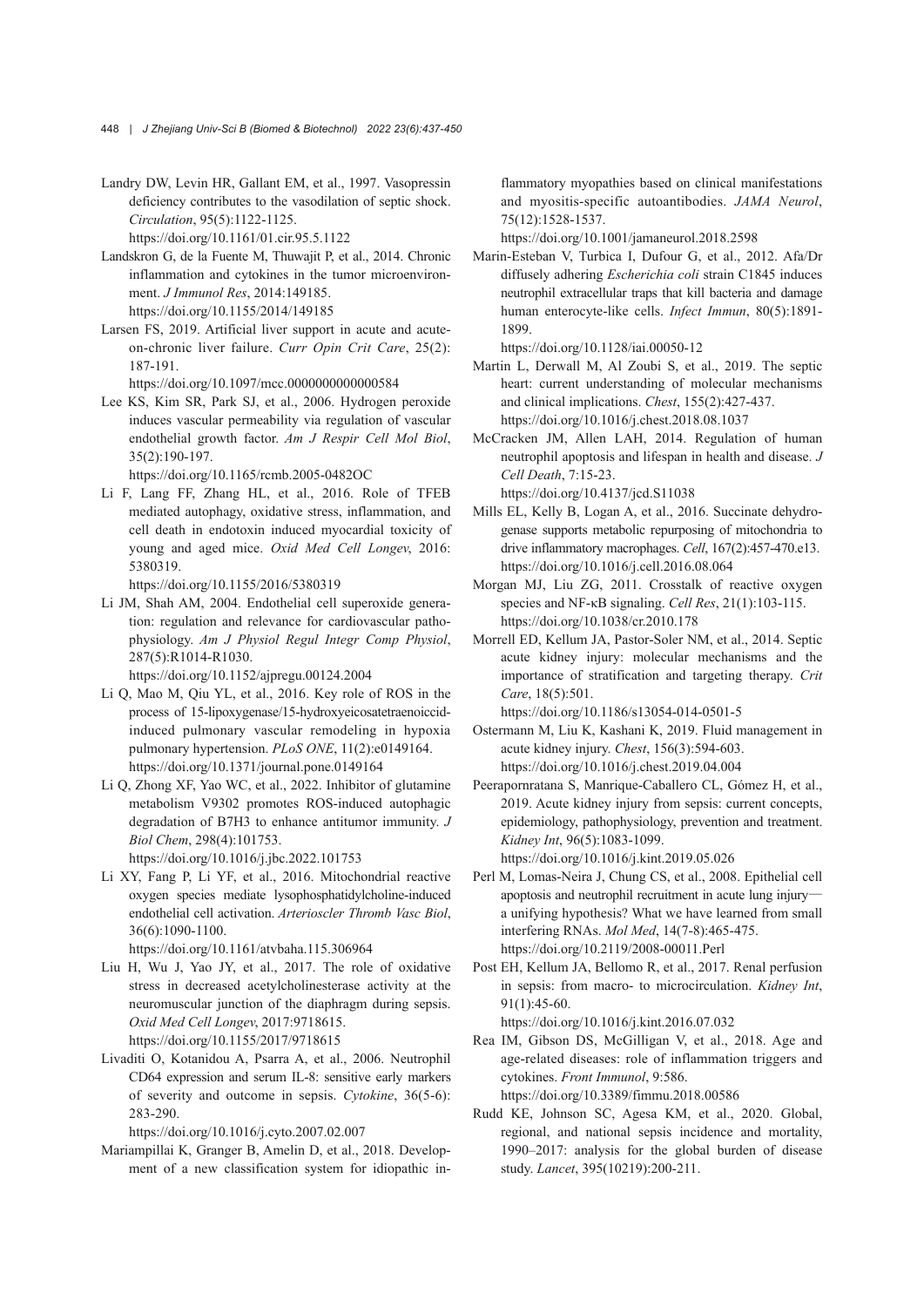https://doi.org/10.1016/s0140-6736(19)32989-7

Saffarzadeh M, Juenemann C, Queisser MA, et al., 2012. Neutrophil extracellular traps directly induce epithelial and endothelial cell death: a predominant role of histones. *PLoS ONE*, 7(2):e32366.

https://doi.org/10.1371/journal.pone.0032366

- Sakaguchi S, Furusawa S, 2006. Oxidative stress and septic shock: metabolic aspects of oxygen-derived free radicals generated in the liver during endotoxemia. *FEMS Immunol Med Microbiol*, 47(2):167-177. https://doi.org/10.1111/j.1574-695X.2006.00072.x
- Singer M, 2014. The role of mitochondrial dysfunction in sepsis-induced multi-organ failure. *Virulence*, 5(1):66-72. https://doi.org/10.4161/viru.26907
- Singer M, Deutschman CS, Seymour CW, et al., 2016. The third international consensus definitions for sepsis and septic shock (Sepsis-3). *JAMA*, 315(8):801-810. https://doi.org/10.1001/jama.2016.0287
- Smith IO, Liu XH, Smith LA, et al., 2009. Nanostructured polymer scaffolds for tissue engineering and regenera‐ tive medicine. *Wiley Interdiscip Rev Nanomed Nanobio‐ technol*, 1(2):226-236. https://doi.org/10.1002/wnan.26
- Starczewska MH, Mon W, Shirley P, 2017. Anaesthesia in patients with liver disease. *Curr Opin Anaesthesiol*, 30(3): 392-398.

https://doi.org/10.1097/aco.0000000000000470

Suresh K, Shimoda LA, 2017. Endothelial cell reactive oxy‐ gen species and  $Ca^{2+}$  signaling in pulmonary hypertension. *In:* Wang YX (Ed.), Pulmonary Vasculature Redox Signal‐ ing in Health and Disease. Springer, Cham, p.299-314. https://doi.org/10.1007/978-3-319-63245-2\_18

Tan CY, Aziz M, Wang P, 2021. The vitals of nets. *J Leukoc Biol*, 110(4):797-808. https://doi.org/10.1002/JLB.3RU0620-375R

- Tang GM, Yang HY, Chen J, et al., 2017. Metformin amelio‐ rates sepsis-induced brain injury by inhibiting apoptosis, oxidative stress and neuroinflammation via the PI3K/ Akt signaling pathway. *Oncotarget*, 8(58):97977-97989. https://doi.org/10.18632/oncotarget.20105
- Thieblemont N, Wright HL, Edwards SW, et al., 2016. Human neutrophils in auto-immunity. *Semin Immunol*, 28(2): 159-173.

https://doi.org/10.1016/j.smim.2016.03.004

Vaisbich MH, Pache de Faria Guimaraes L, Shimizu MHM, et al., 2011. Oxidative stress in cystinosis patients. *Nephron Extra*, 1(1):73-77.

https://doi.org/10.1159/000331445

- Wang JC, Bennett M, 2012. Aging and atherosclerosis: mechanisms, functional consequences, and potential therapeu‐ tics for cellular senescence. *Circ Res*, 111(2):245-259. https://doi.org/10.1161/circresaha.111.261388
- Wang YX, Zang QS, Liu ZJ, et al., 2011. Regulation of VEGFinduced endothelial cell migration by mitochondrial reactive oxygen species. *Am J Physiol Cell Physiol*, 301(3):

C695-C704.

https://doi.org/10.1152/ajpcell.00322.2010

Wang Z, Holthoff JH, Seely KA, et al., 2012. Development of oxidative stress in the peritubular capillary microenvironment mediates sepsis-induced renal microcirculatory failure and acute kidney injury. *Am J Pathol*, 180(2): 505-516.

https://doi.org/10.1016/j.ajpath.2011.10.011

Wilson CL, Jurk D, Fullard N, et al., 2015. *NFκB1* is a sup‐ pressor of neutrophil-driven hepatocellular carcinoma. *Nat Commun*, 6:6818.

https://doi.org/10.1038/ncomms7818

Winterbourn CC, Kettle AJ, Hampton MB, 2016. Reactive oxygen species and neutrophil function. *Annu Rev Biochem*, 85:765-792.

https://doi.org/10.1146/annurev-biochem-060815-014442

Yan J, Li S, Li SL, 2014. The role of the liver in sepsis. *Int Rev Immunol*, 33(6):498-510.

https://doi.org/10.3109/08830185.2014.889129

Yin R, Wang H, Li C, et al., 2022. Induction of apoptosis and autosis in cardiomyocytes by the combination of homo‐ cysteine and copper via NOX-mediated p62 expression. *Cell Death Discov*, 8:75.

https://doi.org/10.1038/s41420-022-00870-4

- Yu JJ, Auwerx J, 2010. Protein deacetylation by SIRT1: an emerging key post-translational modification in metabolic regulation. *Pharmacol Res*, 62(1):35-41. https://doi.org/10.1016/j.phrs.2009.12.006
- Zanotti-Cavazzoni SL, Hollenberg SM, 2009. Cardiac dys‐ function in severe sepsis and septic shock. *Curr Opin Crit Care*, 15(5):392-397.

https://doi.org/10.1097/MCC.0b013e3283307a4e Zarbato GF, de Souza Goldim MP, Giustina AD, et al., 2018. Dimethyl fumarate limits neuroinflammation and oxida‐ tive stress and improves cognitive impairment after poly‐

microbial sepsis. *Neurotox Res*, 34(3):418-430.

- https://doi.org/10.1007/s12640-018-9900-8 Zeng M, He WM, Li LJ, et al., 2015. Ghrelin attenuates sepsis-associated acute lung injury oxidative stress in rats. *Inflammation*, 38(2):683-690. https://doi.org/10.1007/s10753-014-9977-z
- Zeng MY, Miralda I, Armstrong CL, et al., 2019. The roles of NADPH oxidase in modulating neutrophil effector re‐ sponses. *Mol Oral Microbiol*, 34(2):27-38. https://doi.org/10.1111/omi.12252
- Zhang XL, Yu L, Xu HX, 2016. Lysosome calcium in ROS regulation of autophagy. *Autophagy*, 12(10):1954-1955. https://doi.org/10.1080/15548627.2016.1212787
- Zhang ZY, Zhang H, Chen R, et al., 2018. Oral supplementa‐ tion with ursolic acid ameliorates sepsis-induced acute kidney injury in a mouse model by inhibiting oxidative stress and inflammatory responses. *Mol Med Rep*, 17(5): 7142-7148.

https://doi.org/10.3892/mmr.2018.8767

Zheng JL, Yuan SS, Wu CW, et al., 2016. Acute exposure to